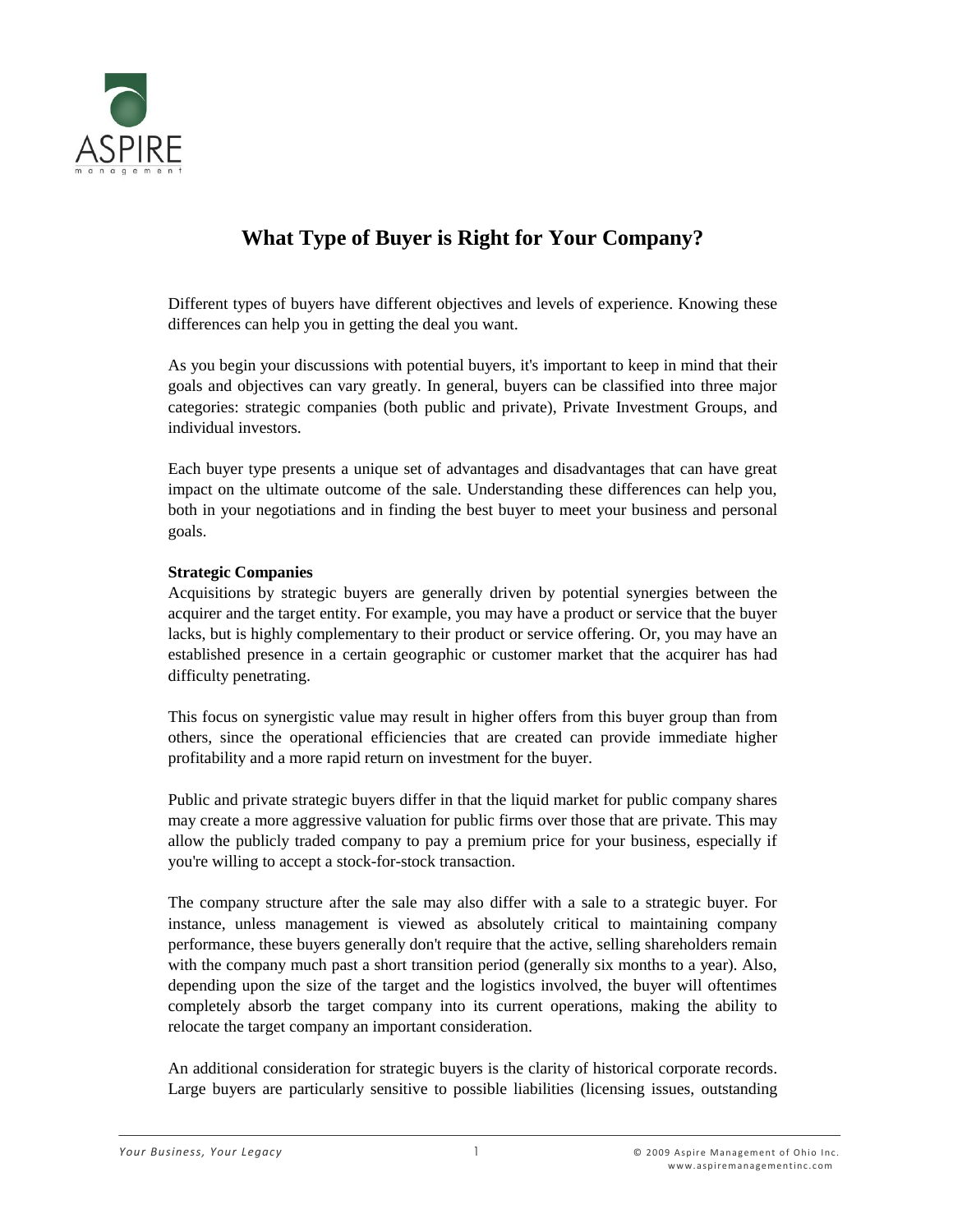contracts, taxes, etc.) that they may become liable for upon purchase. Therefore, as is the case with virtually all transactions, it's recommended that any outstanding issues be clarified prior to discussions with a strategic buyer.

The advantages of dealing with a strategic buyer include:

- Their expertise in closing transactions often expedites the closing
- They generally have a wider range of deal structure and financing options than other buyer segments
- They usually have sufficient resources (both financial and otherwise) to support company expansion and growth

Possible disadvantages include:

- Absorption of the seller's operations into the buyer's operations may be required
- Contingent payments, that depend upon the tracking of financial performance, may be harder to monitor because of the difficulty of keeping separate records
- Some employee positions may be eliminated due to consolidation of operations or elimination of back office functions
- There is often a resultant change in corporate culture

## **Private Investment Groups (also known as Private Equity Groups)**

Private Investment Groups represent a formal fund (or a number of related funds) created by a group of investors for investment in, and purchase of, closely held businesses.

The strategy and focus of these groups varies widely. Some groups focus on a certain industry segment, while others are more concerned with the geographic location of the target. Certain investment groups may achieve the same synergies with an acquisition as corporate buyers, particularly if the group is building a portfolio of businesses within a specific industry. In any case, the Private Investment Group's primary focus is to achieve the highest possible financial return for its investors.

Since investment groups generally prefer to let their portfolio companies continue to operate on their own, the preference is for the existing management team to remain after the sale. Additionally, these groups usually have a planned exit strategy and expect to hold a portfolio business for a pre-determined period of time - usually between five and seven years.

The advantages of working with an investment group include:

- With professional buyers the closing of the transaction is often expedited
- They often provide access to resources the seller may not have (managerial talent, financing, etc.)
- Their equity capital has usually already been raised
- The acquired company generally experiences little culture change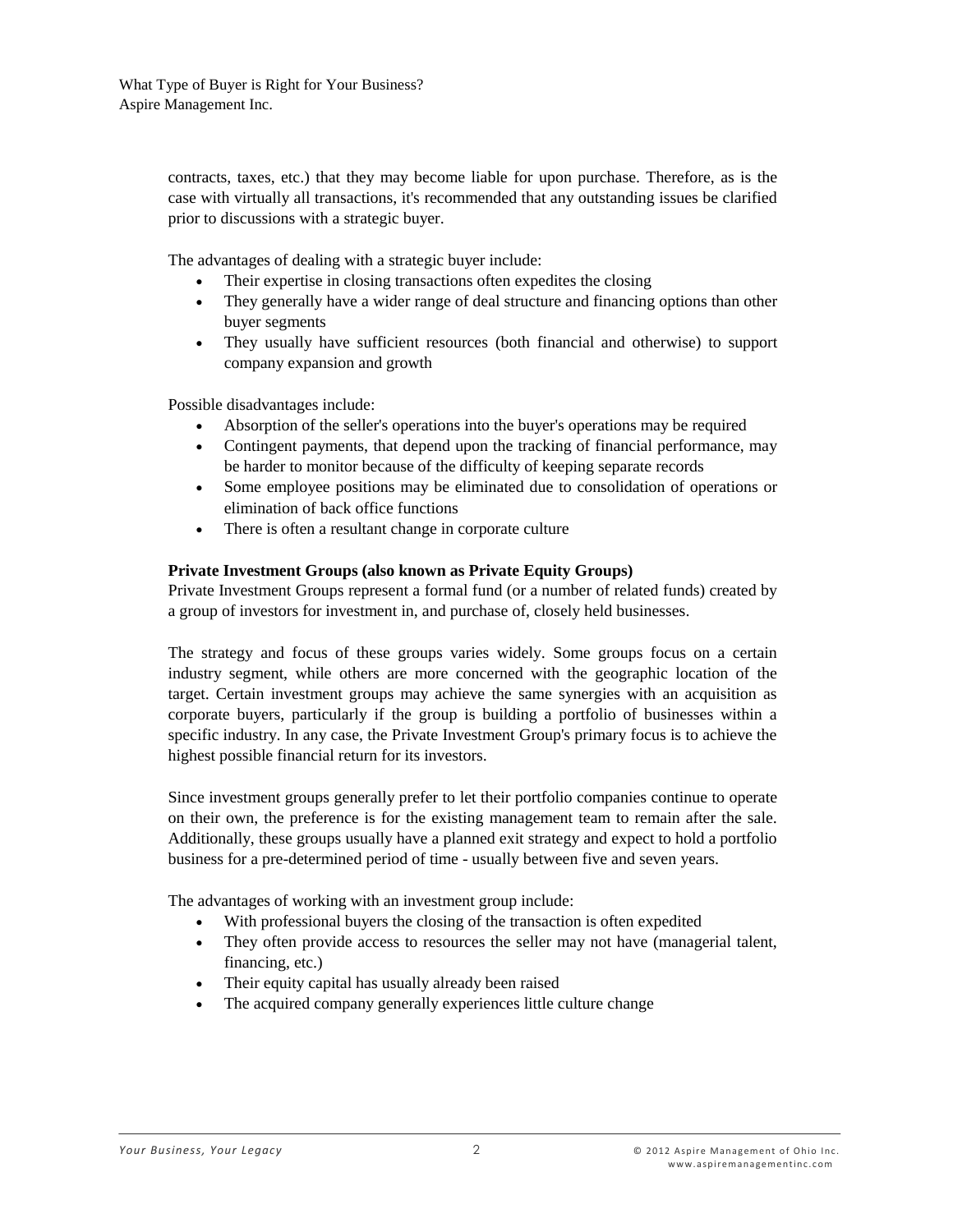What Type of Buyer is Right for Your Business? Aspire Management Inc.

Possible disadvantages include:

- The requirement for management to stay may conflict with the shareholders' exit plans
- The transaction may not offer synergies with other portfolio businesses
- As cash flow-oriented buyers, these groups usually pay a fair but not premium price for the businesses they acquire
- The company may face being sold again within five to seven years

### **Individual Investors**

Individual investors are high net worth individuals seeking to own and manage their own company. Individual buyers expect to be integrally involved in the leadership and management of the company after their purchase. This buyer segment is usually more focused upon the geographic location of the target than its industry, as the buyer is typically not seeking to relocate.

Most individual investors are seasoned businesspeople, with experience in either corporate positions or other entrepreneurial ventures and ordinarily prefer established businesses with proven performance to newly started companies. Due to capital constraints, individual investors usually purchase businesses at the smaller end of the middle market spectrum.

The advantages of working with an individual investor include:

- They'll have direct involvement, and therefore a stake in the success of the business
- They generally only require active shareholders to remain for a short transition period
- They're usually not seeking to relocate the business or drastically change operations and culture

Possible disadvantages include:

- They're typically inexperienced in purchasing businesses, which may prolong negotiations
- Their financing and deal structure options are normally not as broad as with other buyer segments
- They're not as likely to pay a premium price for the business
- They may not have direct industry expertise

Keep in mind that the payment portion of a buyer's offer should not be your only focus in a transaction. Your understanding of the buyer's ultimate plans for the business, their expected level of involvement and network of resources, are all important considerations. Knowledge of a buyer's expectations for the business can be highly beneficial for both negotiations and the closing of a successful deal.